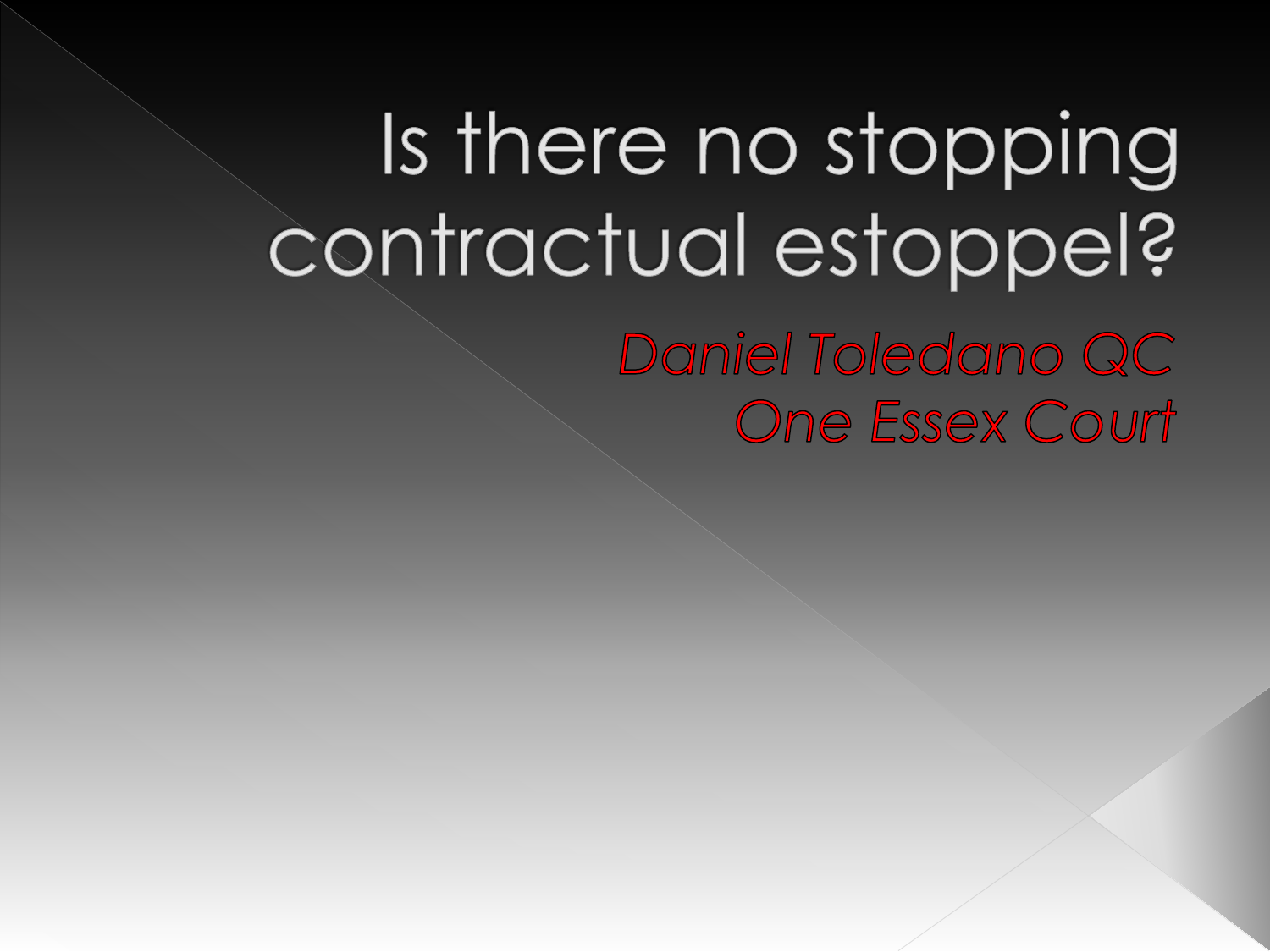# Infroduction

- Two Court of Appeal cases
- Peekay Intermark v Australia & New Zealand Banking Group in 2006
- Springwell Navigation v JP Morgan Chase Bank in 2010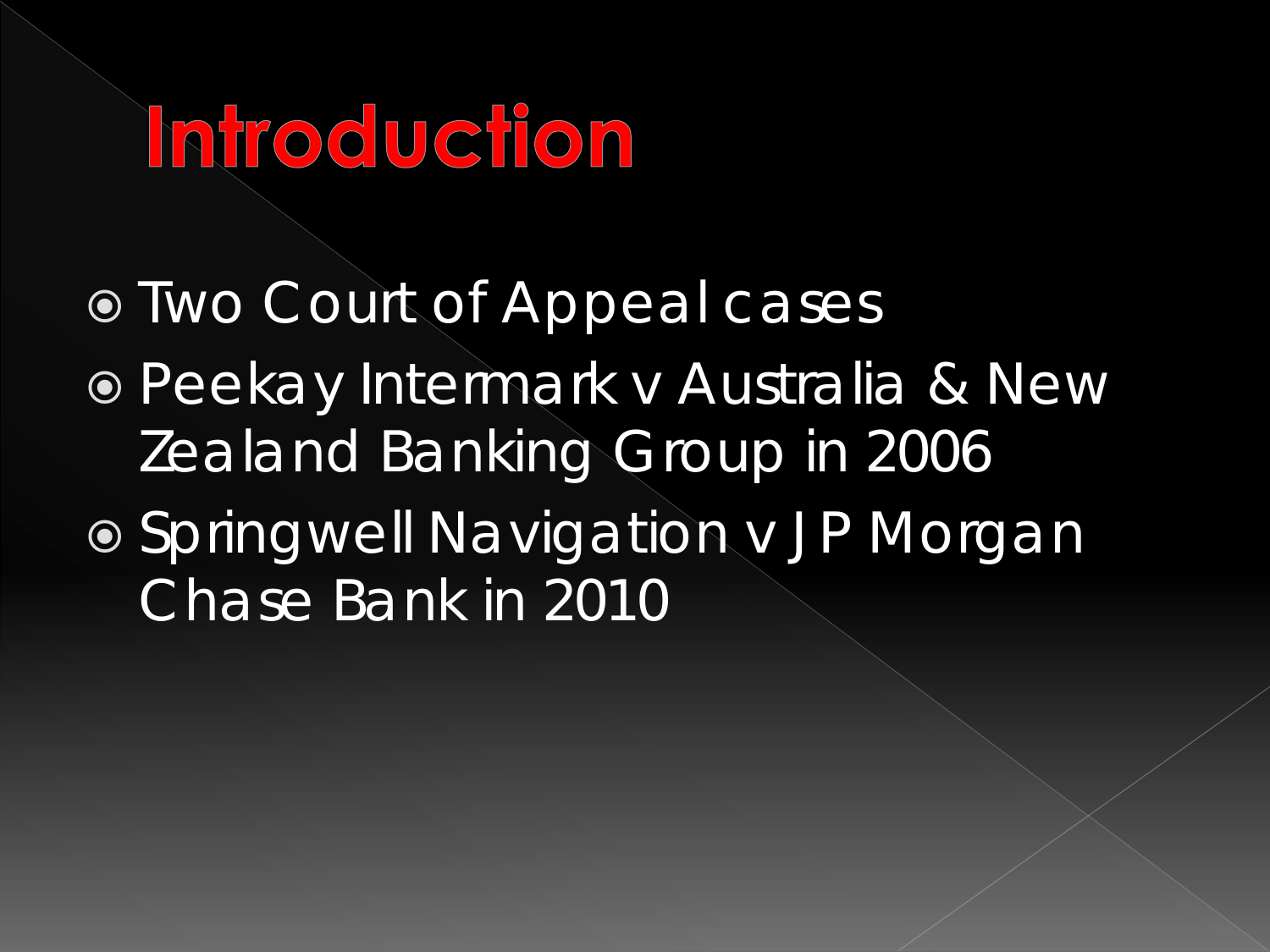# Controversy

 Some commentators have described the concept as unsound

 Philosophy of "documentary fundamentalism"

"A myth"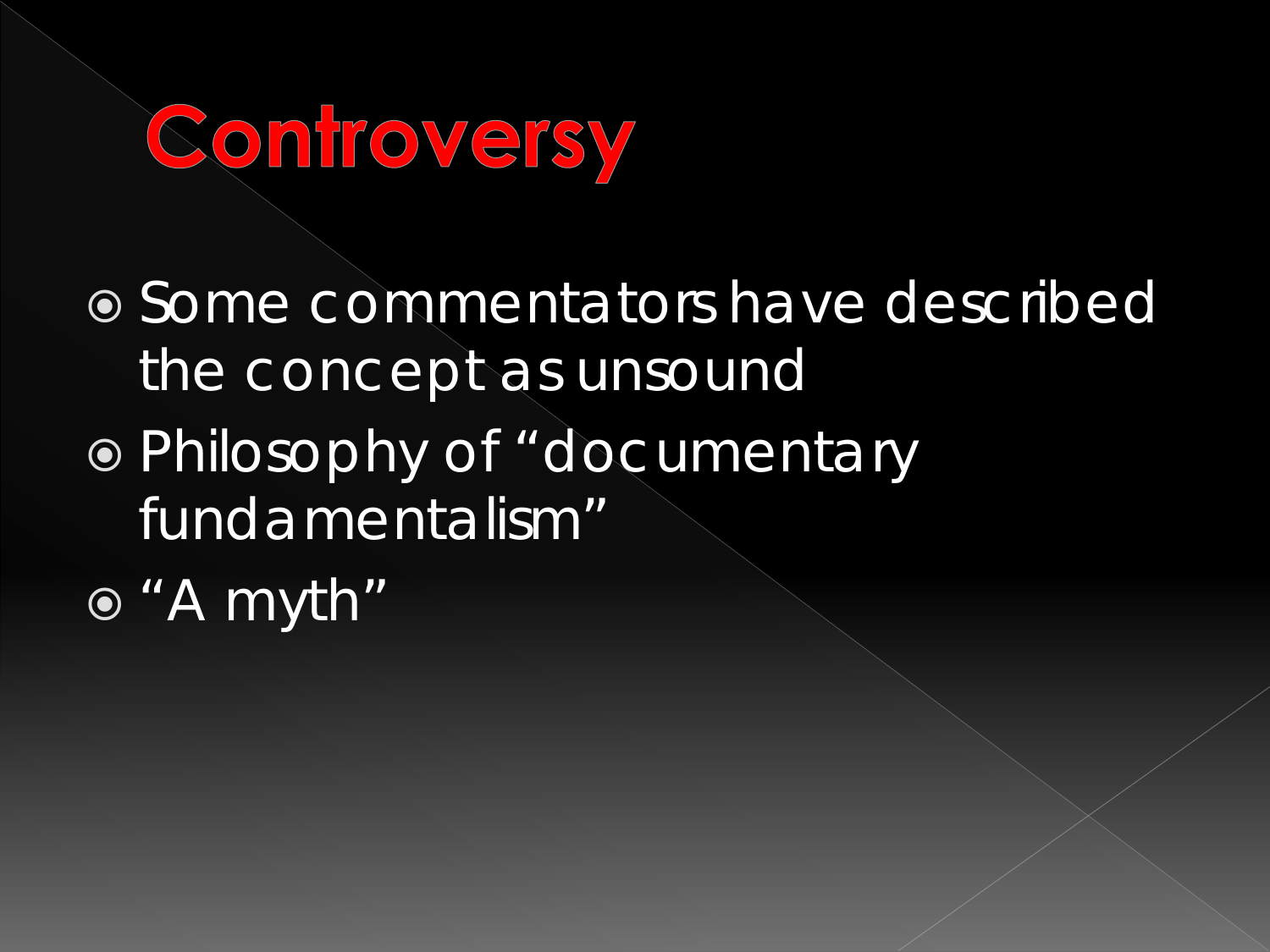# Operation of the doctrine

- $\odot$  Investor and bank enter into financial transaction
- $\overline{\bullet}$  Bank inserts provisions that minimise its potential liability
- $\bullet$  Investor is precluded by estoppel from denying the provisions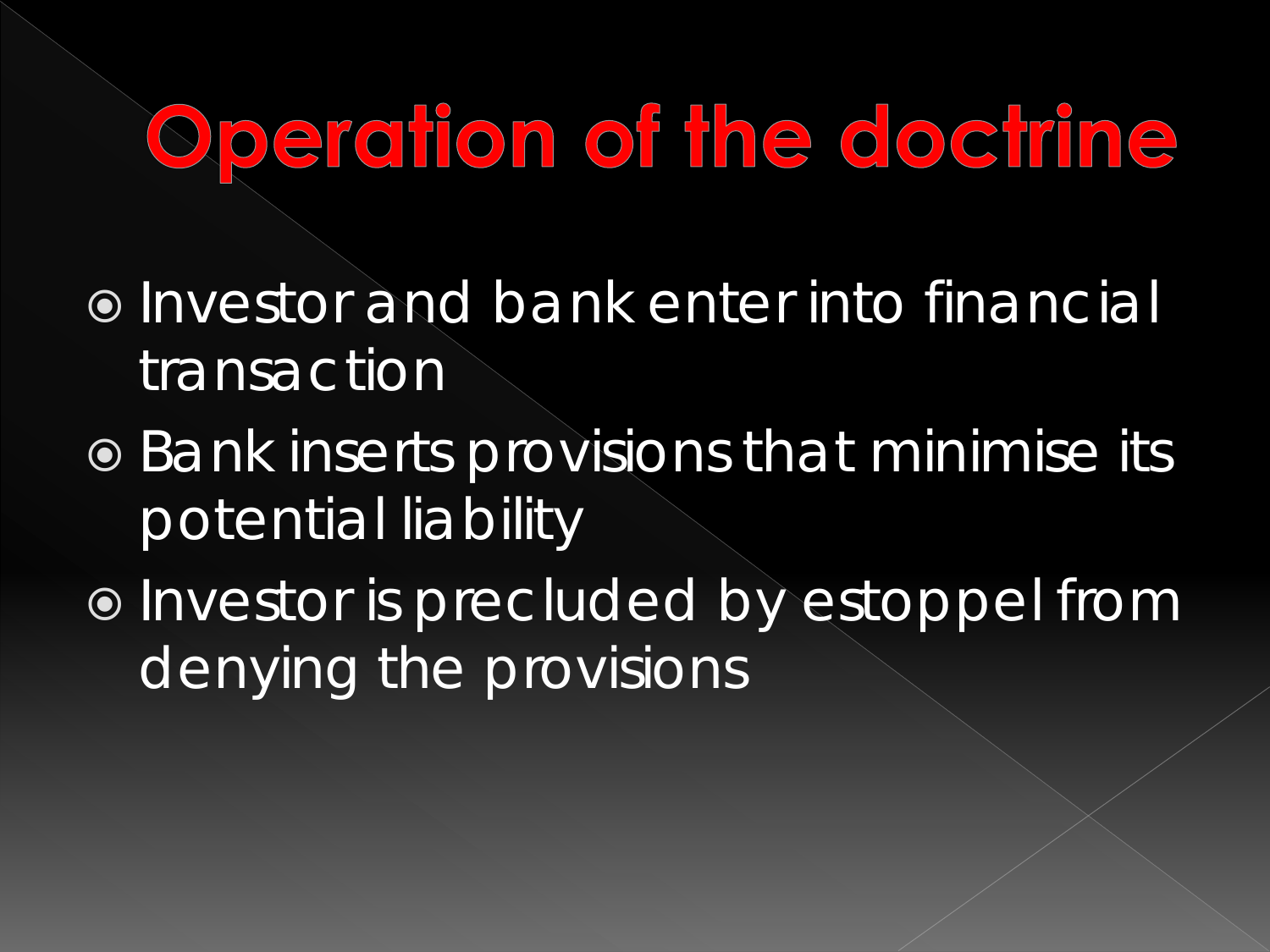### Common clauses

- o Three common clauses
- No responsibility clauses eg no advisory duty
- No representation and no reliance clauses
- Entire agreement clauses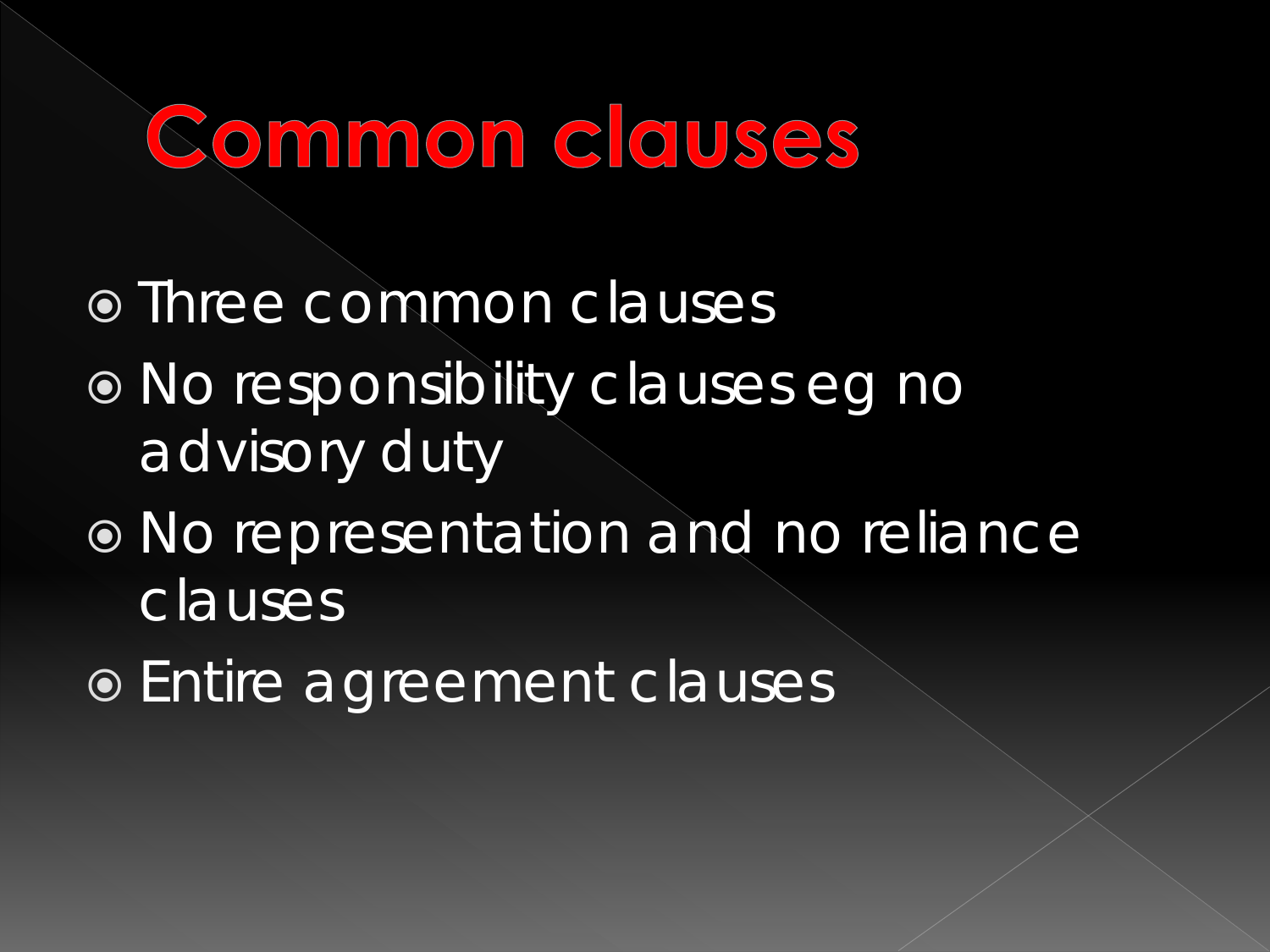# Underlying principles

 Freedom of contract **• Certainty and finality** Not taking advantage of wrong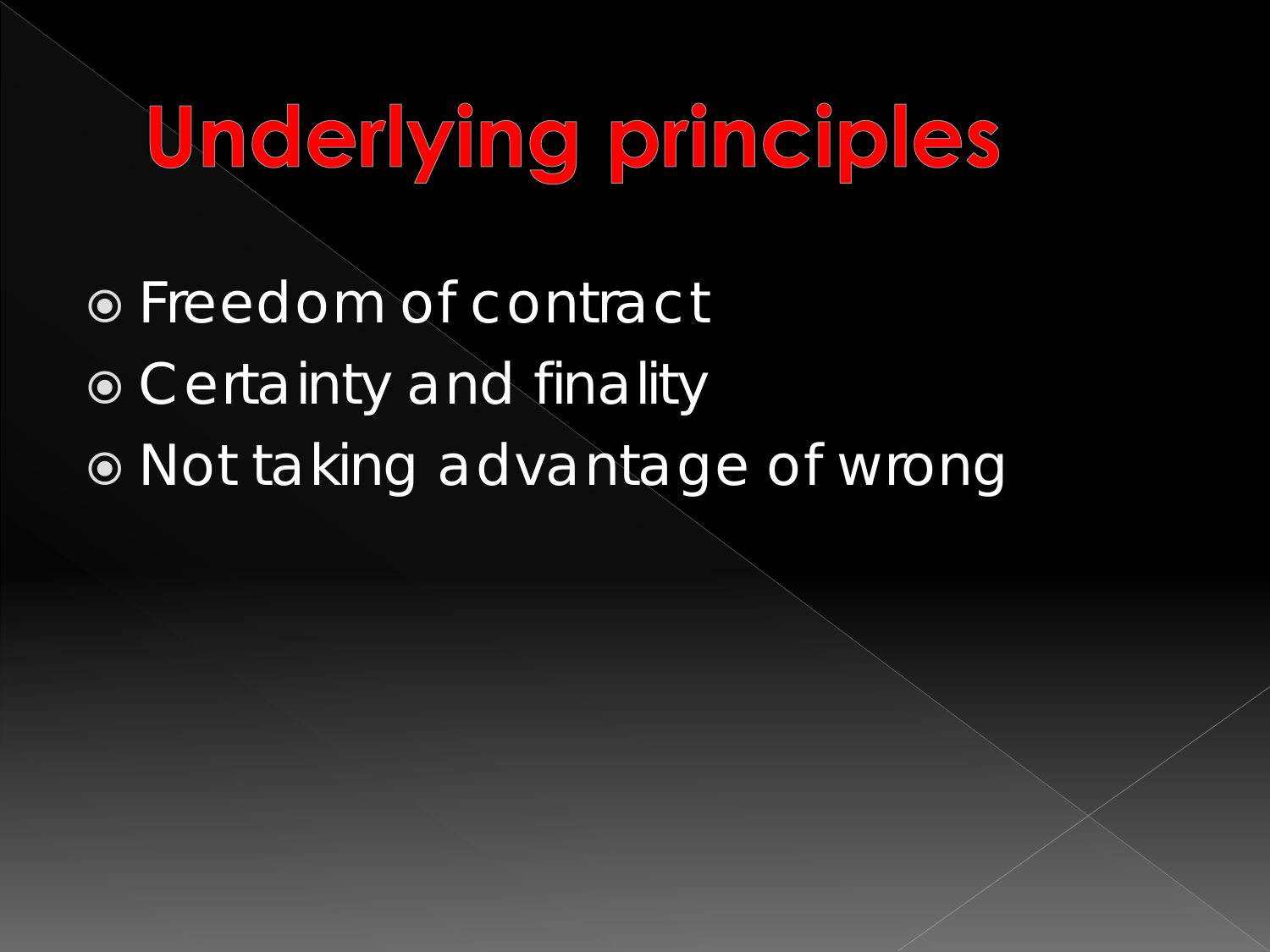## Credit Suisse v Vestid

 Lack of capacity to enter into transactions

 But clause in framework agreement gave rise to contractual estoppel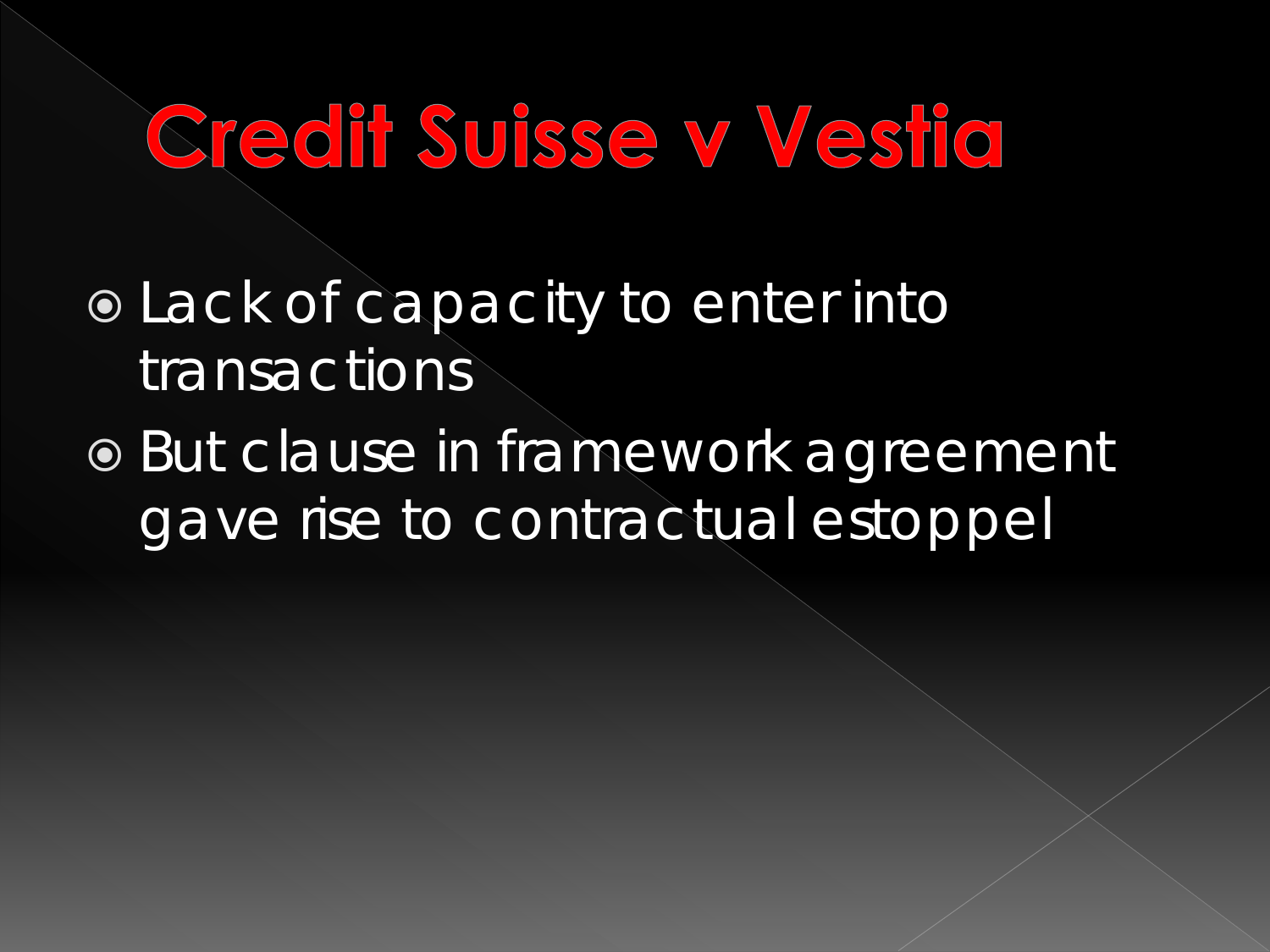# The Limits

- Wording of the clauses limits their operation as to
	- › Scope,
	- › Time, and
	- › Purpose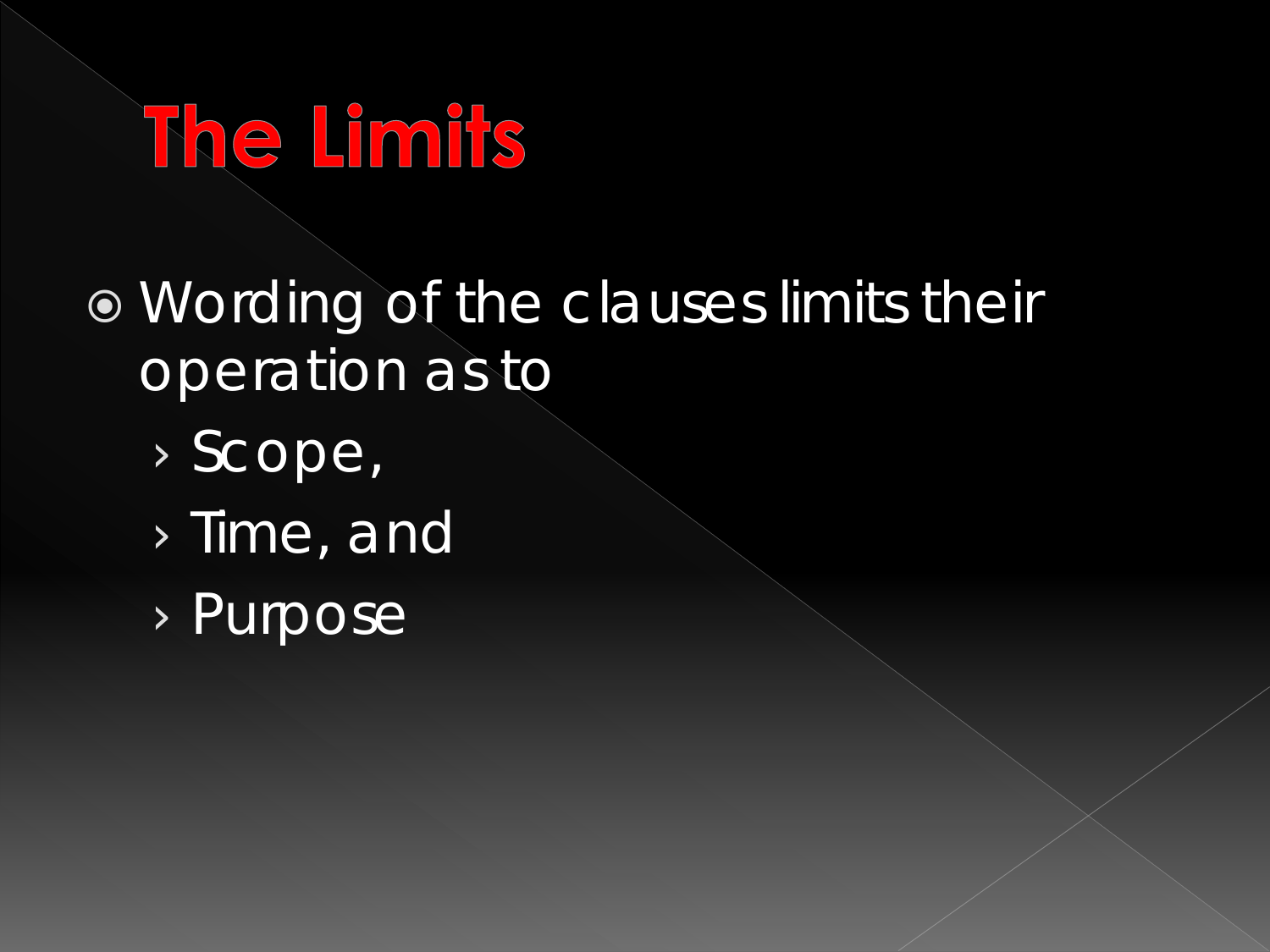# Comerata y Credit Suisse

- Decision of Andrew Smith J
- Wording limited to date of acquisition whereas allegation of negligence later
- Wording limited to specific purpose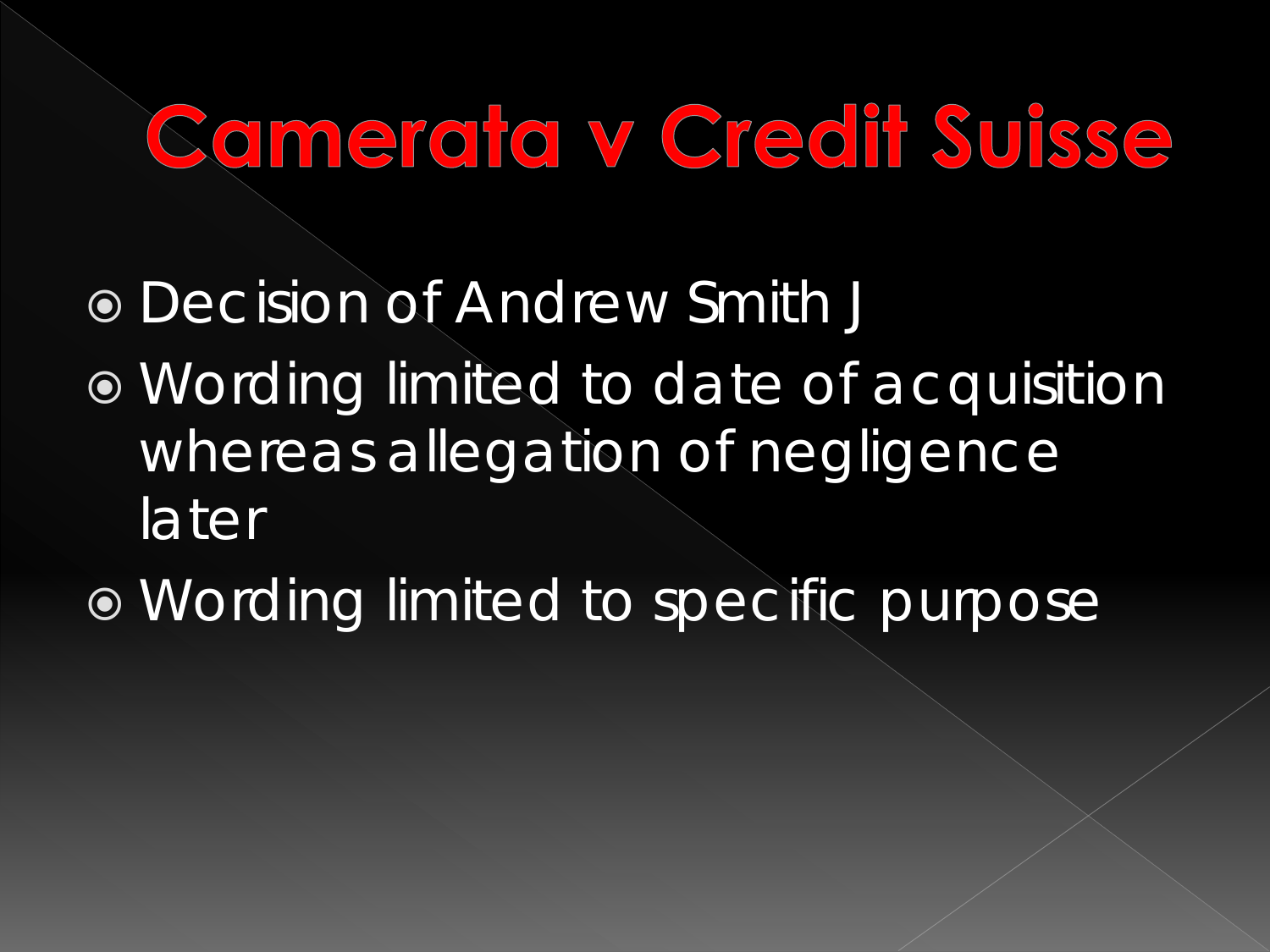# UBS v Leipzig

 Entire Agreement clause did not impact on claims for misrepresentation

 No reliance clause only related to investment advice, not other representations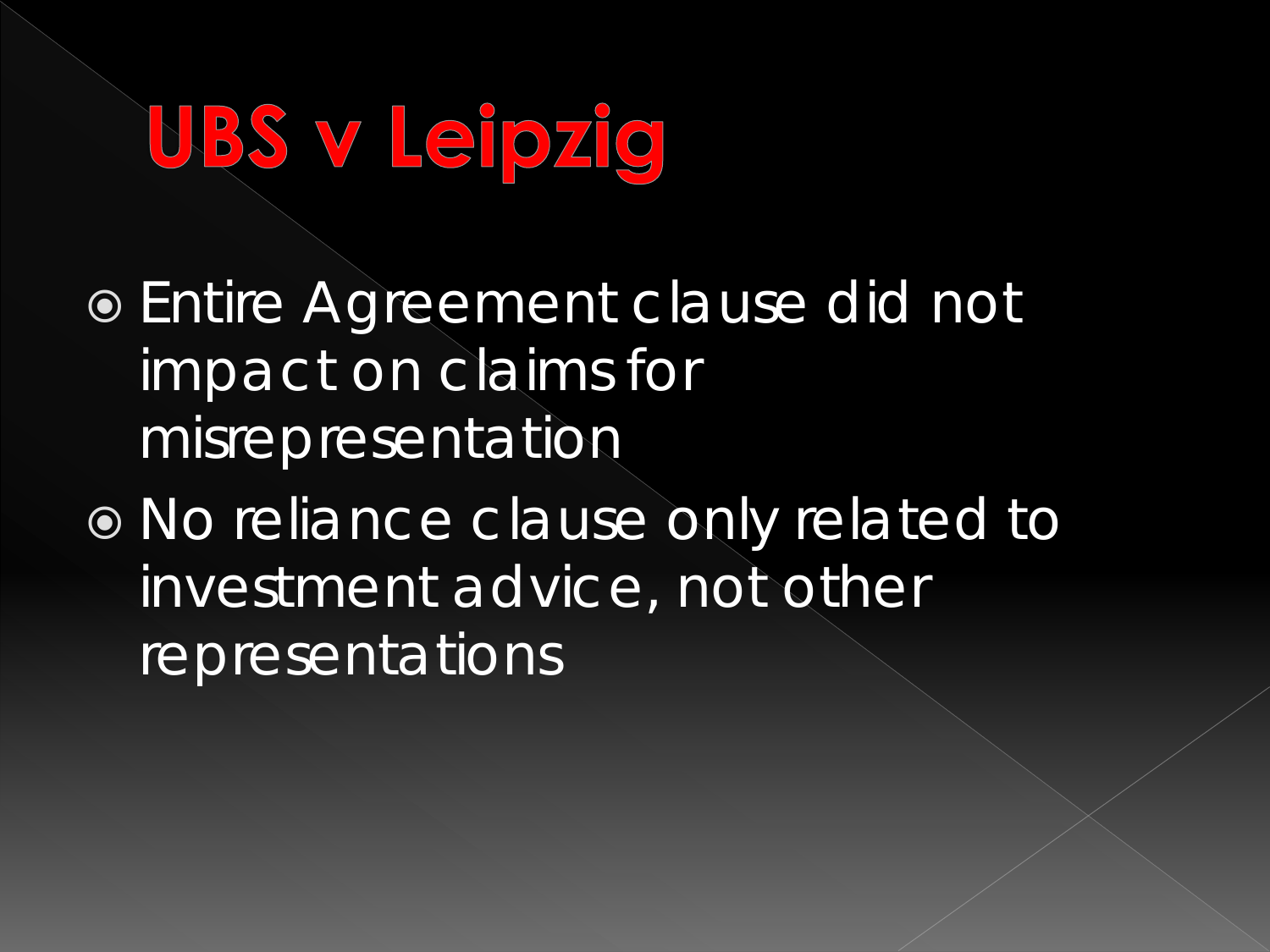# External limits

 Public policy and statute Will not bar a fraud claim o Impact of UCTA 1977 and Misrepresentation Act 1967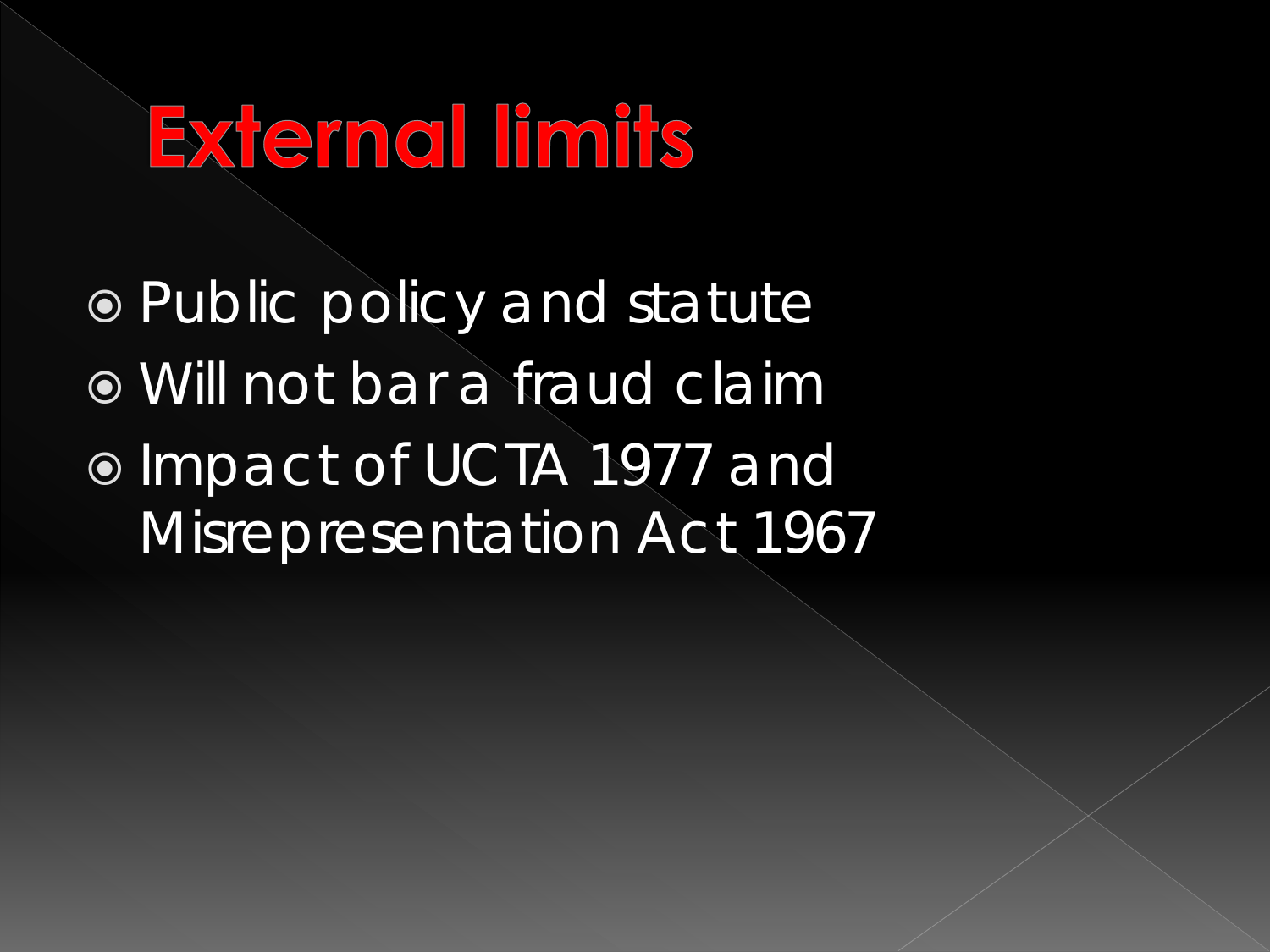#### Operation of statutory controls

 $\circ$  Two difficulties with UCTA o If clause defines basis of relationship then outside UCTA  $\circ$  If clause reasonable then satisfies UCTA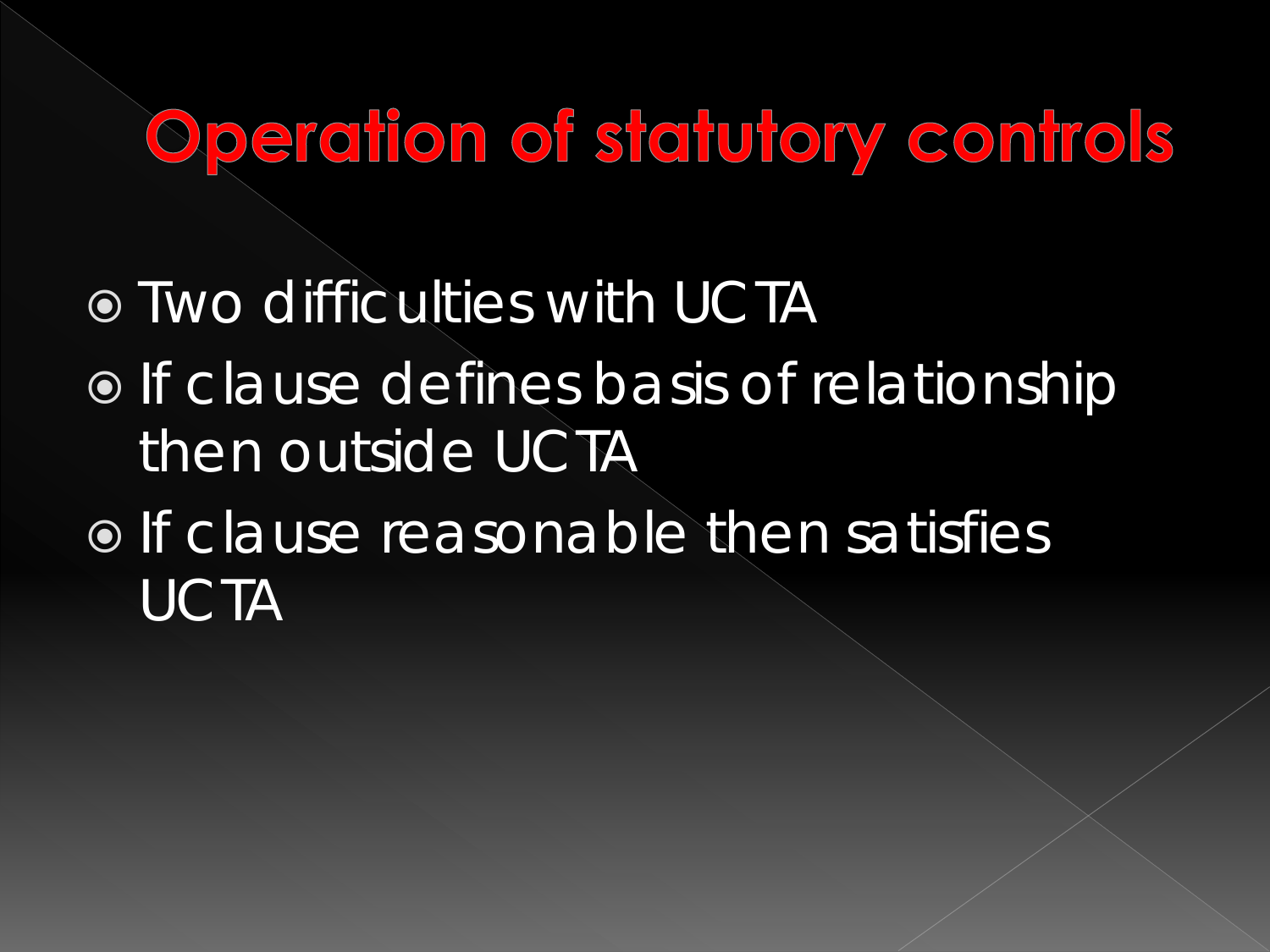### BOSIS CIOUSES

 Fine line between basis clauses and exclusion clauses

- Does clause rewrite history or part company with reality?
- Raiffesen v RBS
- Thornbridge v Barclays Bank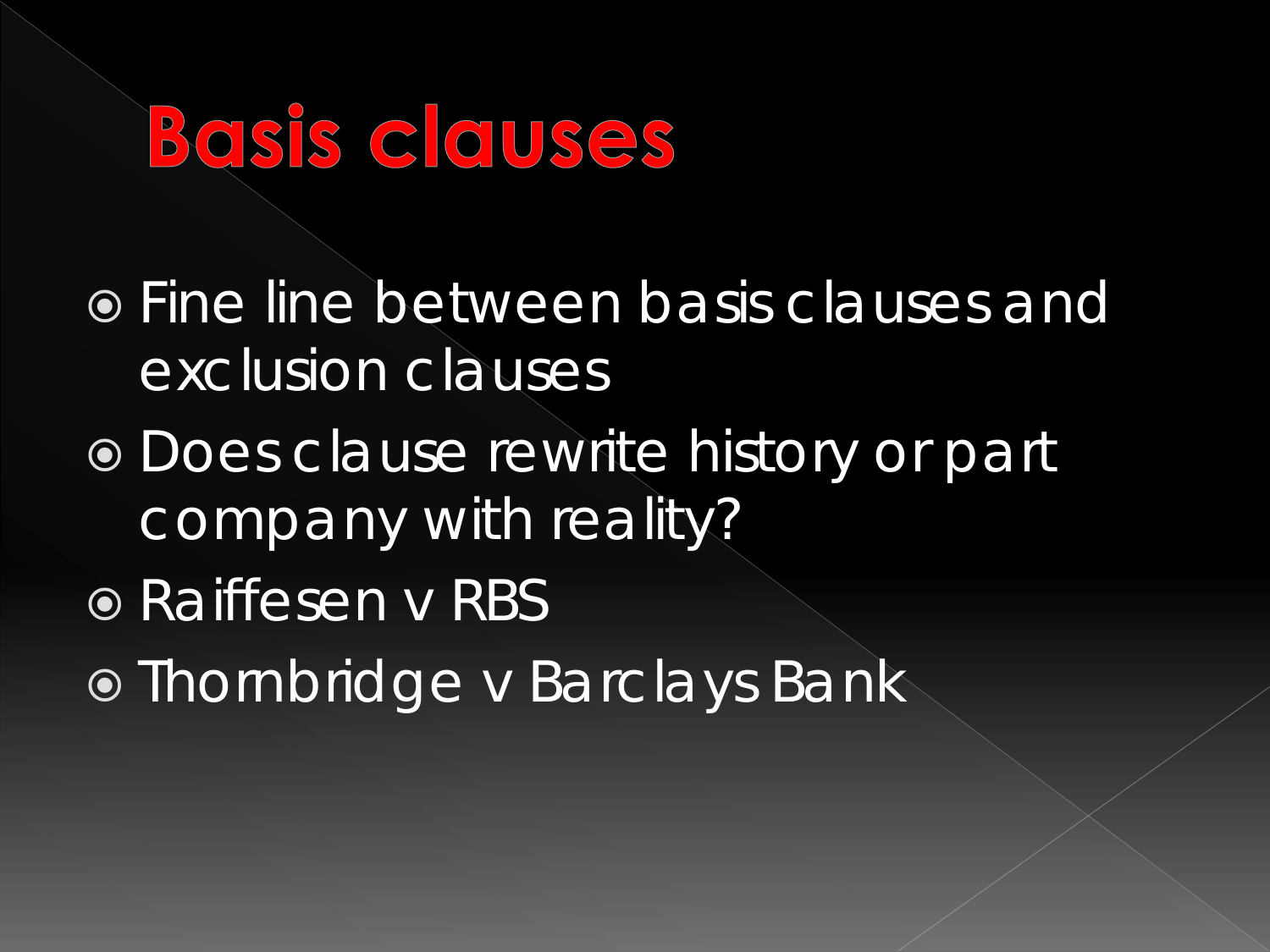

#### $\bullet$  Implications for other contractual contexts and wide range of clauses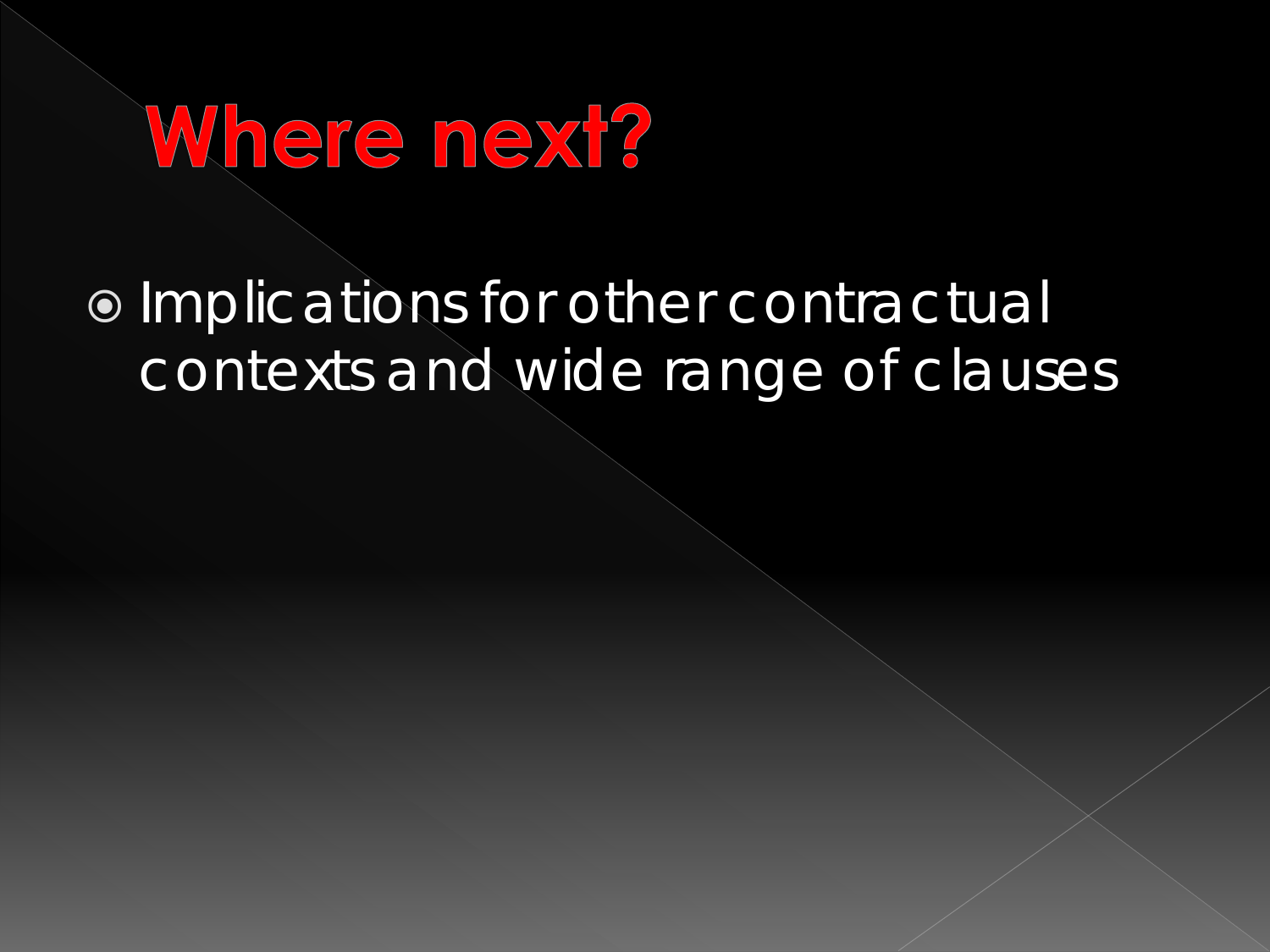#### Dinsdale Moorland v Evans

- **Restrictive covenant in employment** contract
- Arguable that public policy restricted parties' freedom of contract
- o Therefore no summary judgment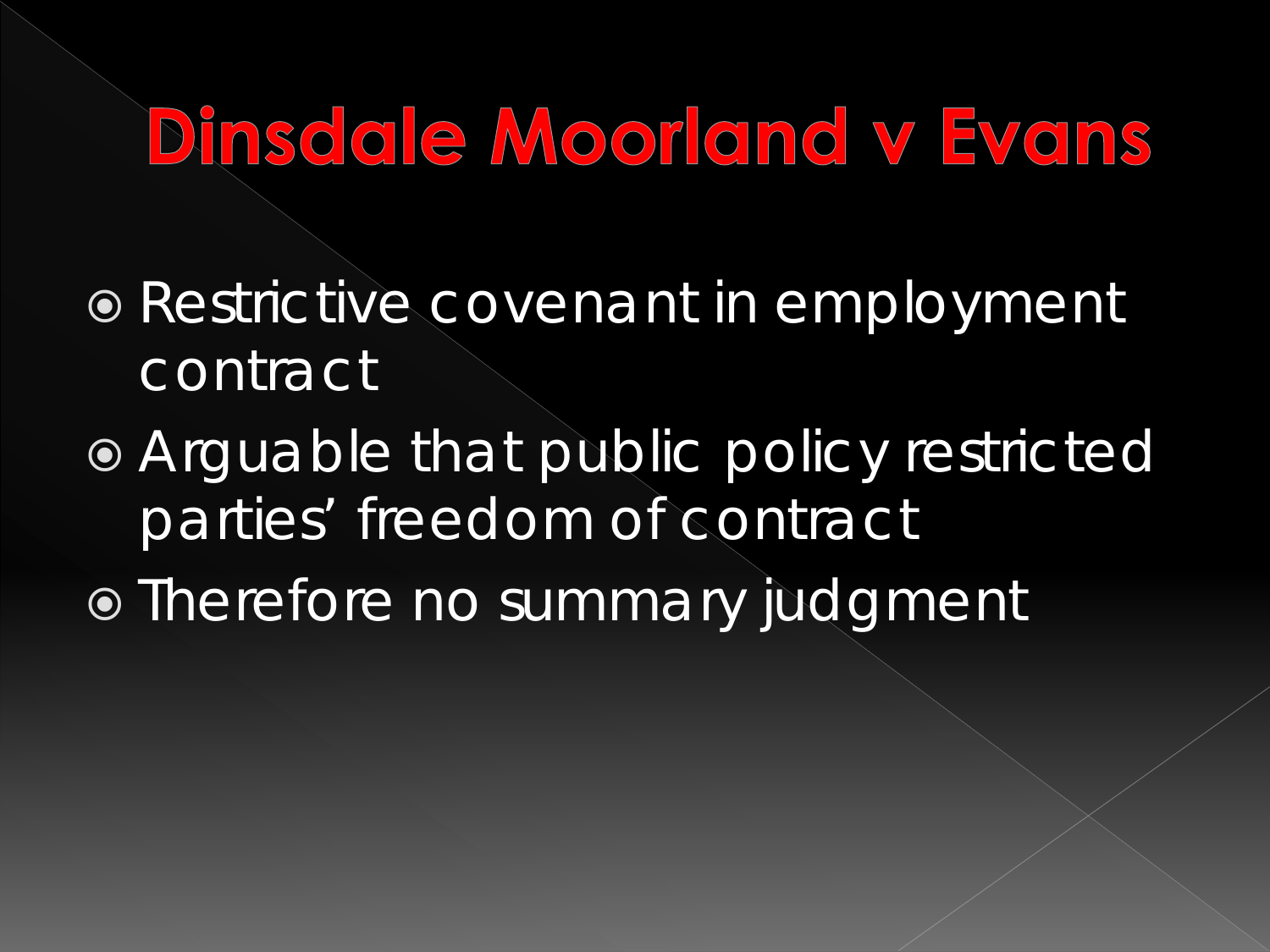#### Wood v Capital Bridging Finance

- Declaration that money borrowed for business of borrower such that loan potentially unregulated
- Estoppel argument based on declaration failed because could not contract out of protections of the Consumer Credit Act